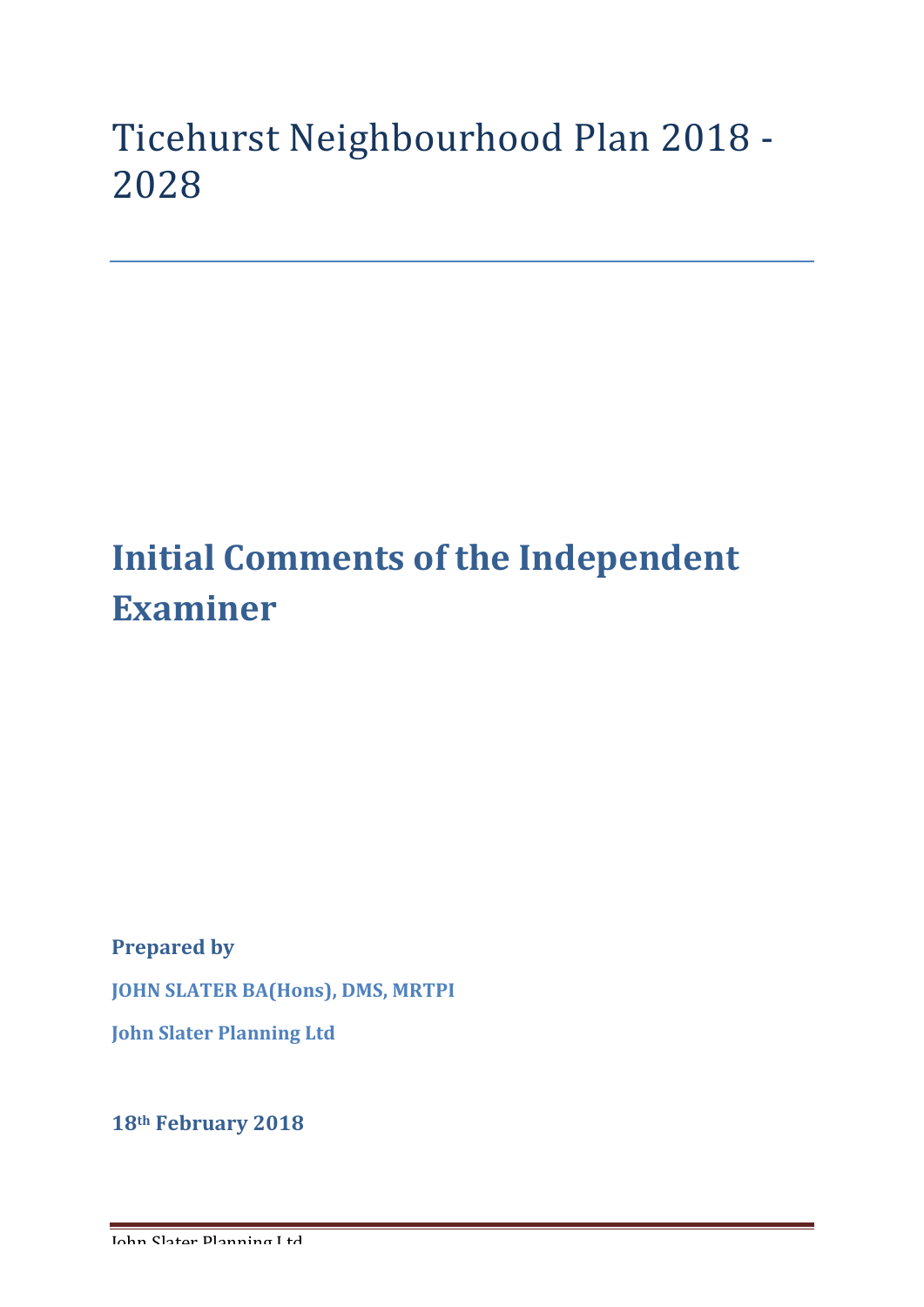## **Introduction**

- 1. As you will be aware I have been appointed to carry out the examination of the Ticehurst Neighbourhood Plan. I have carried out my initial review of the Plan and most of the accompanying documents that I have been sent. I carried out my site visit to the parish on 2Wednesday 13<sup>th</sup> February 2019.
- 2. My initial view is that I should be able to deal with the examination of this Plan by the consideration of the written material but I reserve the right to call for a public hearing, if I consider that it will assist my examination. Based on my preliminary consideration of the plan, there are a small number of matters that I would wish to receive further representations or comments, from either or both the Parish Council and Rother District Council.

#### **Reg 16 Comments**

3. The Parish Council will not have had an opportunity to comment on any of the representations received as part of the Regulation 16 Consultation. If the Parish Council would wish to put forward suggestions, for amendments to the plan document, having considered the comments, then this is an opportunity to ask me to recommend them. I would be happy to consider any revisions etc., albeit that my remit is restricted to matters of the basic conditions.

#### **Local Green Space**

4. The Planning Practice Guidance states that the landowners of sites that are proposed for designation as Local Green Space should be notified. Can the Parish Council confirm to me that this notification has taken place? Are there copies of correspondence I could see?

### **Green Gaps**

5. I note that the various areas shown as green gaps, on Maps 5-9 include residential curtilages and commercial premises e.g. public houses, hotel, a hospital and golf courses etc. Is the intention of Policy R2 to resist **all** development other than essential utility infrastructure within the green gaps? Is the desire to prevent residential extensions or other ancillary buildings associated with existing developed sites, or possibly replacement buildings or is the intention to retain as undeveloped any open fields? In the latter case what is the intention regarding agricultural buildings? Is it the intention that this policy should override a presumption in favour of development that is allowed by virtue of Policy H1 3)? I would ask the Parish Council, why it does not consider the existing local plan policies protects the countryside adequately in these gaps. If the intention is to not prevent extensions etc., is there a revised wording to Policy R2 that the Parish Council would like to suggest?